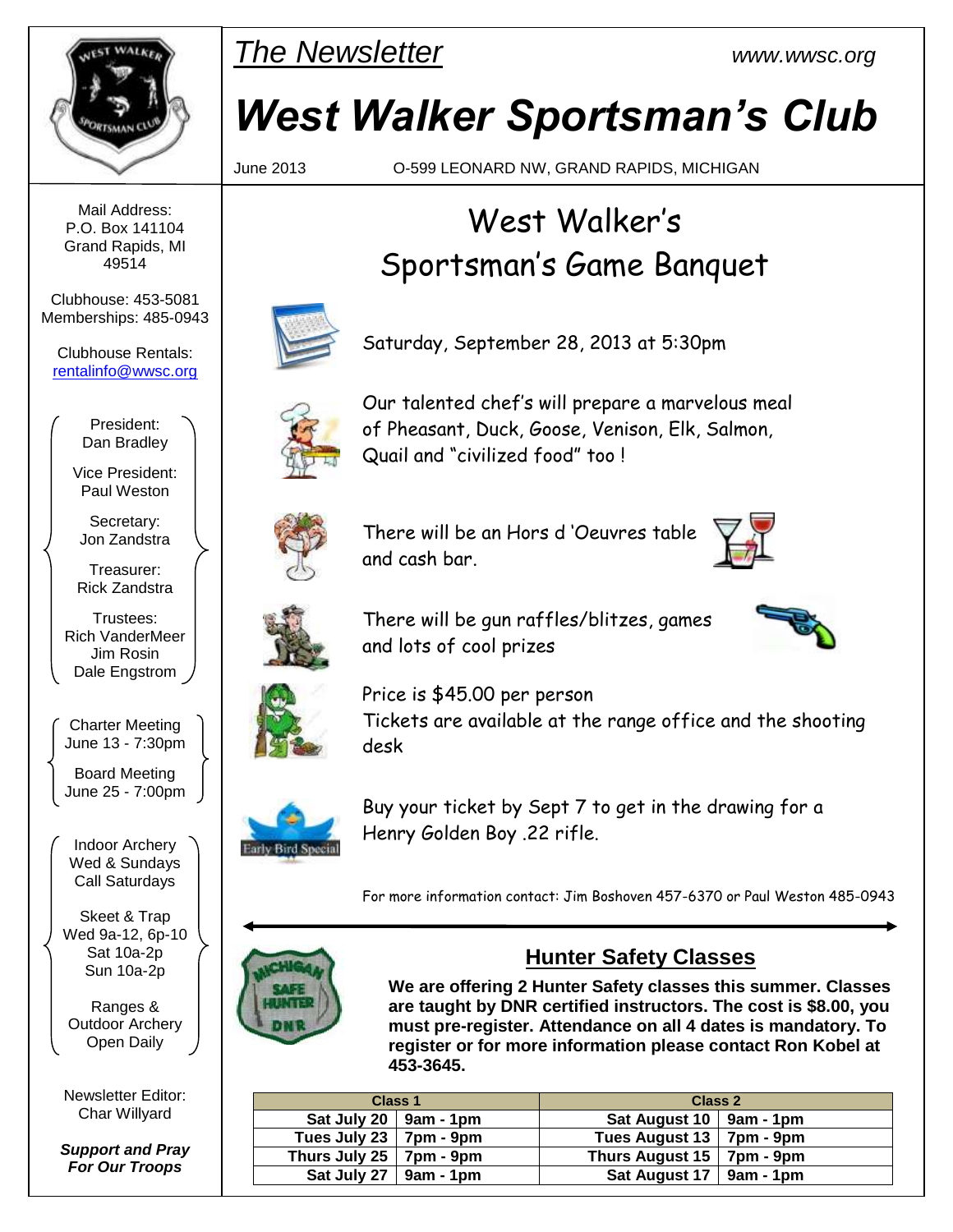### **2013 Big Gun Raffle Winners**



Duane Downer won the April drawing for the big gun raffle, with ticket #86. Duane won a Savage 93R17 BTVS 17HMR. Ticket #223 belongs to Karl Feuerstien, who won the May drawing for the Ruger LC9, 9mm. Congratulations Duane and Karl !



#### **2013 Kawasaki 610 Mule 4x4 XC Raffle**

We are holding a raffle for a 2013 Kawasaki 610 Mule 4x4.Second place is a \$1,000 gift card to Rivertown Mall. Tickets are \$10.00 each or 3 for \$25.00 (3/\$25 must be recorded in one name and can't be split between individuals as per MUCC rules). The drawing will be held on Sept 28, 2013 at the Sportsman's Game Banquet. You do not need to be a member to purchase a ticket, or be present to win. Tickets are available at the range office, clubhouse or by mail.

If you would like extra tickets to sell to friends or co-workers, please contact Jim Rosin at 250-0395 or email him at [jimrosin@comcast.net](mailto:jimrosin@comcast.net)  and he will put some in the mail for you.

#### **MUCC District 5 Team Shoot**

This year's MUCC District 5 Team Trap & Skeet Shoot will be held Saturday July 20, and Sunday July 21 from 10:00am – 4:00pm at Caledonia Sportsman's Club. We would like to get as many people as possible signed up to represent WWSC. Teams consist of 5 shooters. Each person shoots two lines of trap and two lines of skeet. Team registration is \$80.00 (\$16.00 per person). Charter members will be sponsored by WWSC. Look for a sign-up sheet to be posted at the shooting desk soon.

#### **OTHER NEWS:**

**Spring Shotgun League** There is still time to get in the Spring Shotgun League, as long as you have 10 registered lines shot by Sunday, June 30. Registration is just \$15.00 and you pay your normal line fees to shoot. All events are handicapped. July 13 we will have a potluck picnic, fun shoot and awards.

The 3D range is open. You must be a member to shoot the 3D range. The price is \$6.00. Check in at the range monitor office prior to shooting.

**The Evan Boomstra Memorial Scholarship** was won by Justin Dutkiewicz. Justin will receive \$500.00 to use for his college education. Congratulations Justin!

**The newsletter is now online only** There will be hard copies available at the shooting desk and the range monitor office. If you would like to receive a monthly reminder when the newsletter is available please submit your email address on our website by clicking on the WWSC eNewsletter Request link on the home page (upper left/right).

**ATA shoots** Wednesdays - June 5, July 10, Aug 7, Sept 4, Oct 2. Open trap shooting resumes after ATA shooting. **NSSA Shoots** Wednesday July 17, Saturday, Sept 14

**Seaway/WWSC fun shoot** is coming up. Mark your calendars for Wed Aug 21 & Wed Aug 28.

#### **Pin Shooting**

Monday June 3 and 24 on the 7 yard range at 5:30pm. (cancelled the  $10^{th}$  &  $17<sup>th</sup>$ ). Just 50 cents to shoot down a table full of bowling pins! Pin Shooting will start again in the fall !



#### **Steak Night**

Steak night is Wed, June 5. Come in and join us for a great steak dinner.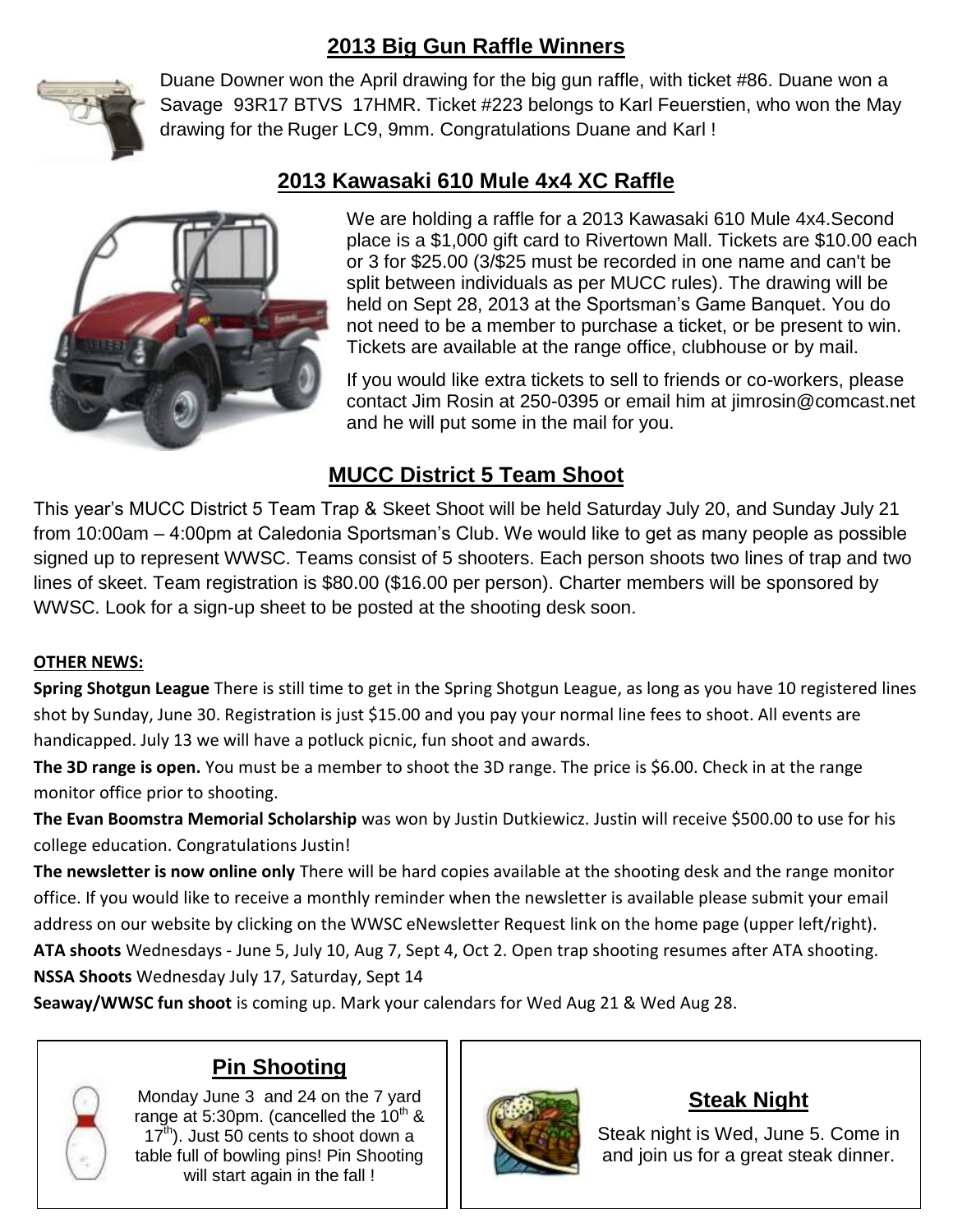| <b>June 2013</b>                                                             |                                                                           |                                                   |                                                                                                  |                                        |                |                                                                                        |  |
|------------------------------------------------------------------------------|---------------------------------------------------------------------------|---------------------------------------------------|--------------------------------------------------------------------------------------------------|----------------------------------------|----------------|----------------------------------------------------------------------------------------|--|
| <b>Sunday</b>                                                                | <b>Monday</b>                                                             | <b>Tuesday</b>                                    | Wednesday                                                                                        | <b>Thursday</b>                        | <b>Friday</b>  | <b>Saturday</b>                                                                        |  |
|                                                                              |                                                                           |                                                   |                                                                                                  |                                        |                | Trap & Skeet<br><b>Spring Shotgun</b><br>League<br>10am-2pm                            |  |
| $\overline{2}$<br>Archery-Trap-Skeet<br>Spring Shotgun<br>League<br>10am-2pm | 3<br><b>NWTF Meeting</b><br>7pm<br><b>Pin Shooting</b><br>5:30pm          | $\overline{4}$<br>4H<br>Archery/Trap/Rifle<br>7pm | 5<br><b>Steak Night</b><br><b>ATA Big 50 Shoot</b><br>Archery-Trap-Skeet<br>9am-12am<br>6pm-10pm | 6                                      | $\overline{7}$ | 8<br><b>JAKES EVENT</b><br>Trap & Skeet<br><b>Spring Shotgun</b><br>League<br>10am-2pm |  |
| 9<br>Archery-Trap-Skeet<br><b>Spring Shotgun</b><br>League<br>10am-2pm       | 10<br><b>Pin Shooting</b><br>Cancelled                                    | 11                                                | 12<br>Archery-Trap-Skeet<br><b>Spring Shotgun</b><br>League<br>9am-12am<br>6pm-10pm              | 13<br><b>Charter Meeting</b><br>7:30pm | 14             | 15<br>Trap & Skeet<br><b>Spring Shotgun</b><br>League<br>10am-2pm                      |  |
| 16<br>Archery-Trap-Skeet<br>Spring Shotgun<br>League<br>10am-2pm             | 17<br><b>Walleye Club</b><br>7pm-9pm<br><b>Pin Shooting</b><br>Cancelled  | 18<br>4H<br>Archery/Trap/Rifle<br>7pm             | 19<br>Archery-Trap-Skeet<br>Spring Shotgun<br>League<br>9am-12am<br>6pm-10pm                     | 20                                     | 21             | 22<br>Trap & Skeet<br>Spring Shotgun<br>League<br>10am-2pm                             |  |
| 23<br>Archery-Trap-Skeet<br><b>Spring Shotgun</b><br>League<br>10am-2pm      | 24<br><b>Pin Shooting</b><br>5:30pm<br>(Last Day, will<br>resume in Fall) | 25<br><b>Board Meeting</b><br>7pm                 | 26<br>Archery-Trap-Skeet<br><b>Spring Shotgun</b><br>League<br>9am-12am<br>6pm-10pm              | 27                                     | 28             | 29<br>Trap & Skeet<br><b>Spring Shotgun</b><br>League<br>10am-2pm                      |  |
| 30<br>Archery-Trap-Skeet<br>Spring Shotgun<br>League (last day)<br>10am-2pm  | 1 July<br><b>NWTF Meeting</b><br>7pm                                      | $\overline{2}$                                    | 3<br>Archery-Trap-Skeet<br>9am-12am<br>6pm-10pm                                                  | $\overline{4}$                         | 5              | 6<br>Trap & Skeet<br>10am-2pm                                                          |  |